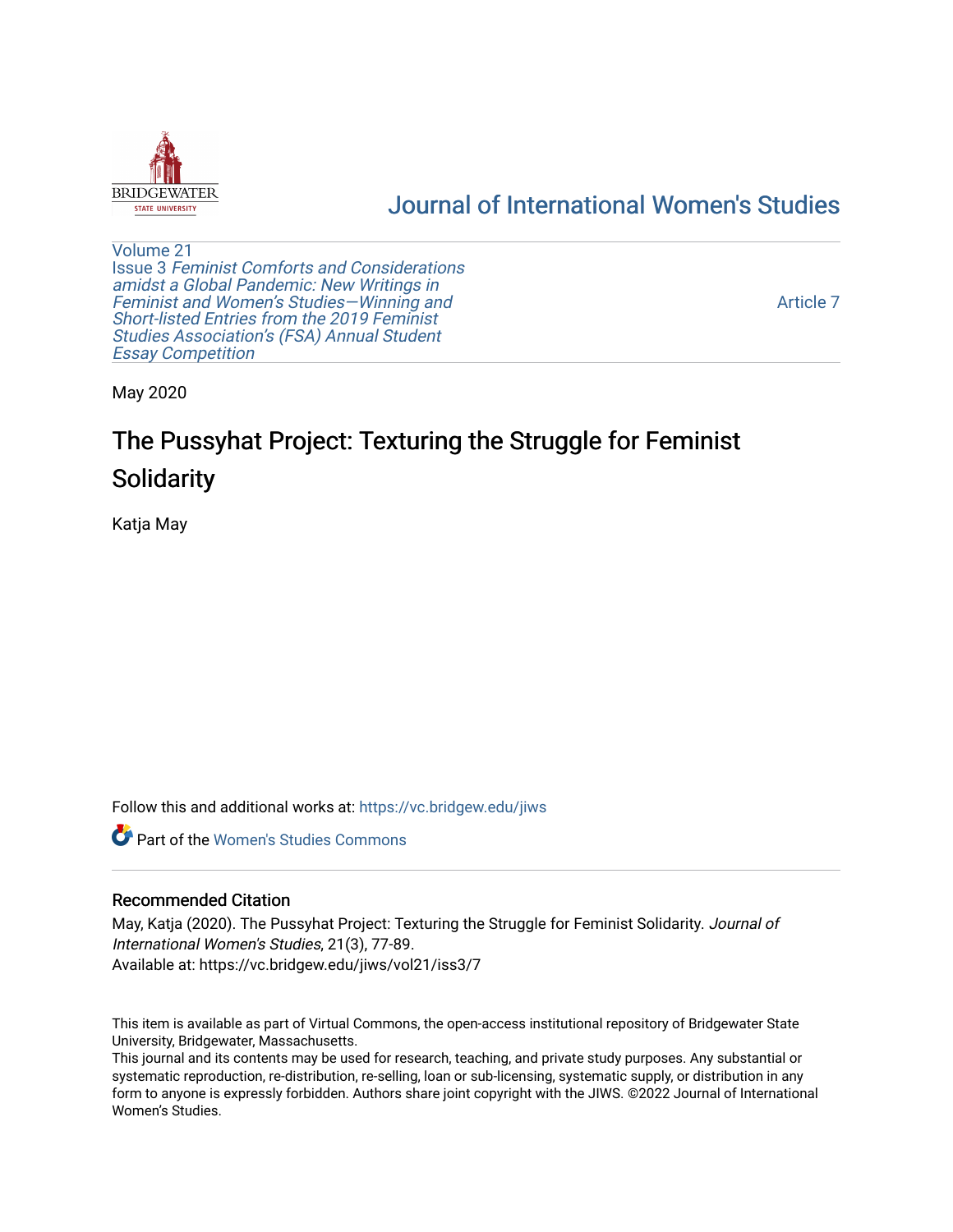#### May: The Pussyhat Project: Texturing the Struggle for Feminist Solidarity

This journal and its contents may be used for research, teaching and private study purposes. Any substantial or systematic reproduction, re-distribution, re-selling, loan or sub-licensing, systematic supply or distribution in any form to anyone is expressly forbidden. ©2020 Journal of International Women's Studies.

## **The Pussyhat Project: Texturing the Struggle for Feminist Solidarity**

By Katja May<sup>1</sup>

#### **Abstract**

This article moves beyond binary conceptions of the Pussyhat Project as "good or bad activism", or indeed as good or bad feminism (Zouggarri, 2018, p. 1). Instead, I use the concept of texture as a lens through which to trace the different threads that have shaped and continue to shape the Pussyhat Project and its reception, while simultaneously paying attention to the entangled nature of these threads. Attending to the different textures of the process of making as well as the finished object serves to question or, at least, complicate dominant narratives and concepts of feminist solidarity, protest and craft. As such, my analysis gives texture *to* the Pussyhat Project and the Women's March, while, at the same time, making visible the unevenness in the feminist struggle for liberation and affective solidarity. In addition, it gestures towards how this texture can become a means to position people closer towards a grounding of feminist practice in affective solidarity based on dissonance rather than an overcoming of difference that silences the experiences of queer and transwomen, women of colour and women from the Global South.

*Keywords:* textile crafts, feminist solidarity, activism, Women's March, texture, Pussyhat Project

#### **Introduction**

An average size pink knitted hat with a wide cuff area followed by stockinette stitch with two pointed 'ears' on each side of its upper end graces a white milliner's bust in a large glass case in the Victoria and Albert Museum (V&A) in London. The catalogue identifies it as a "Pussyhat worn at the Women's March in Washington on 21 January 2017". It entered the collection of the V&A only a couple of weeks after said Women's March as part of the museum's Rapid Response Collecting activities which aim to "engage in a timely way with important events that shape, or are shaped by design, architecture and technology". The hat is further described in the catalogue as "a global symbol of female solidarity and the power of collective action" (Victoria and Albert Museum, n.d.). Yet, when on 21 January 2017 hundreds of thousands of protesters, the majority of which were women, wore their fluffy pink hats at the Women's March in Washington or at one of its satellite marches across the world, the hat and the initiative linked to it, the Pussyhat Project, had already been subject to a series of criticisms on social media, in the press, and in scholarly circles. Indeed, the coverage and discussion then and thereafter have been marked by a polarisation that has come to characterize the Women's March as a whole.

In this paper, I attempt to move beyond binary conceptualizations of the Pussyhat Project as "good or bad activism," or indeed as good or bad feminism (Zouggari, 2018, p. 1). Instead, I

<sup>&</sup>lt;sup>1</sup> Katja May is a final year PhD student at the University of Kent. She is also an avid quilter and has facilitated craftivist workshops. Her interdisciplinary research project combines methodologies and theoretical approaches from the Humanities and Social Sciences to explore practices of needlework as a form of politics within feminist activism. Katja's wider research interests include feminist theory, affect, textiles crafts and protest cultures.

Journal of International Women's Studies Vol. 21, No. 3 May 2020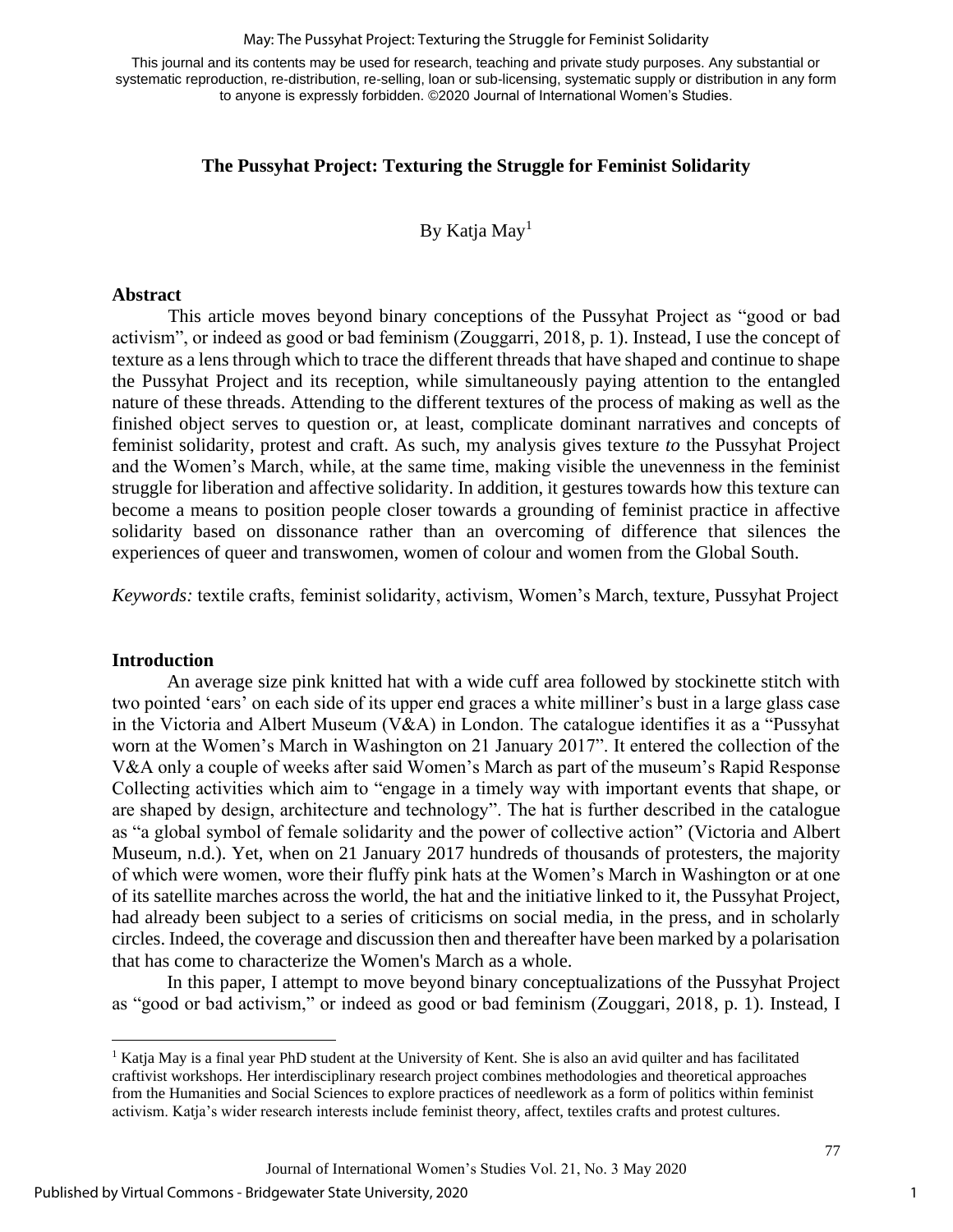use the concept of texture as a lens through which to trace the different threads that have shaped and continue to shape the Pussyhat Project and its reception, while simultaneously paying attention to the entangled nature of these threads. According to art critic and historian Julia Bryan-Wilson, "to textile politics is to give *texture to politics*, to refuse easy binaries, to acknowledge complications: textured as in uneven, but also […] as in tangibly worked and retaining some of the grain of that labor, whether smooth or snagged" (2017, p. 7; original emphasis). As such, Bryan-Wilson is also committed to dismantling common hierarchical conceptualisation of textile practices that often define them as craft and, thus, as inferior to so-called high art. Avoiding restrictive binaries of good/bad or high/low, she advocates for a context specific analysis of textile handicrafts in order to not only "give texture to politics", but also to the material practices that accompany different forms of feminist politics and activism.

Inspired by this critical trajectory, my analysis gives texture to the Pussyhat Project and the Women's Marches as well as the politics of the feminist struggle for liberation more broadly. I trace the connection between the process of making a Pussyhat and the routes along which the finished hat travels as it is worn to a protest march and in its role as the visual icon for what, to this date, has been the largest protest march in US history. As a result, I suggest, to view Pussyhats, and by extension the Pussyhat Project, as a texture that makes visible the unevenness of the feminist struggle and those who labour on its behalf. The hats and the project form a texture against whose surface communal and individual bodies are shaped in public as well as in intimate everyday spaces while, at the same time, permeating the boundaries of these supposedly distinct spheres. The act of making a hat as well as the object itself become active mediums through which to create meaning on the level of the individual as well as the community guided by hopes of social transformation and women's liberation.

Following Imani Perry, I understand feminism as more than a theory or a means of analysing social structures. Instead, it is a "critical practice" that serves to unpack the multiple layers of domination related to patriarchy in a way that also gestures toward an undoing of these structures (2018, p. 6). Similarly, I regard needlework crafts and their intimate history with women's work and femininity as such types of critical practices that provide people with the opportunity to consider how unequal flows of power within society are "constituted [and sustained] by infrastructures, institutions, communities and practices" (Ratto & Boler 2014, p. 1). More so, these practices also include the possibility to change and reshape the oppressive systems and structures they expose. Through investigating the Pussyhat Project as an instance of such critical feminist making, I am able to attend to how the different textures of the process of making as well as the finished objects serve to question or, at least, complicate dominant narratives and social concepts of feminist solidarity, protest and craft. In addition, I manage to trace how they can function as a tool to position people closer towards a grounding of feminist practice in affective solidarity.

This framework allows for the meaningful critiques of the project to be used generatively to orient people towards "another politics", as defined by scholar and activist Chris Dixon. This politics aims to avoid polarizing discourses while attempting to figure out "how to work in the space between our transformative aspirations and actually existing social realities" (2014, p. 8). The Pussyhat Project is unique in this context in that it allows for the examination of a variety of threads that come together to form a material and immaterial affective texture that creates a multifibrous meshwork of meanings. As such, this research also contributes to wider genealogies of feminist politics, epistemologies of activism and social movements as well as the history of textile crafts.

2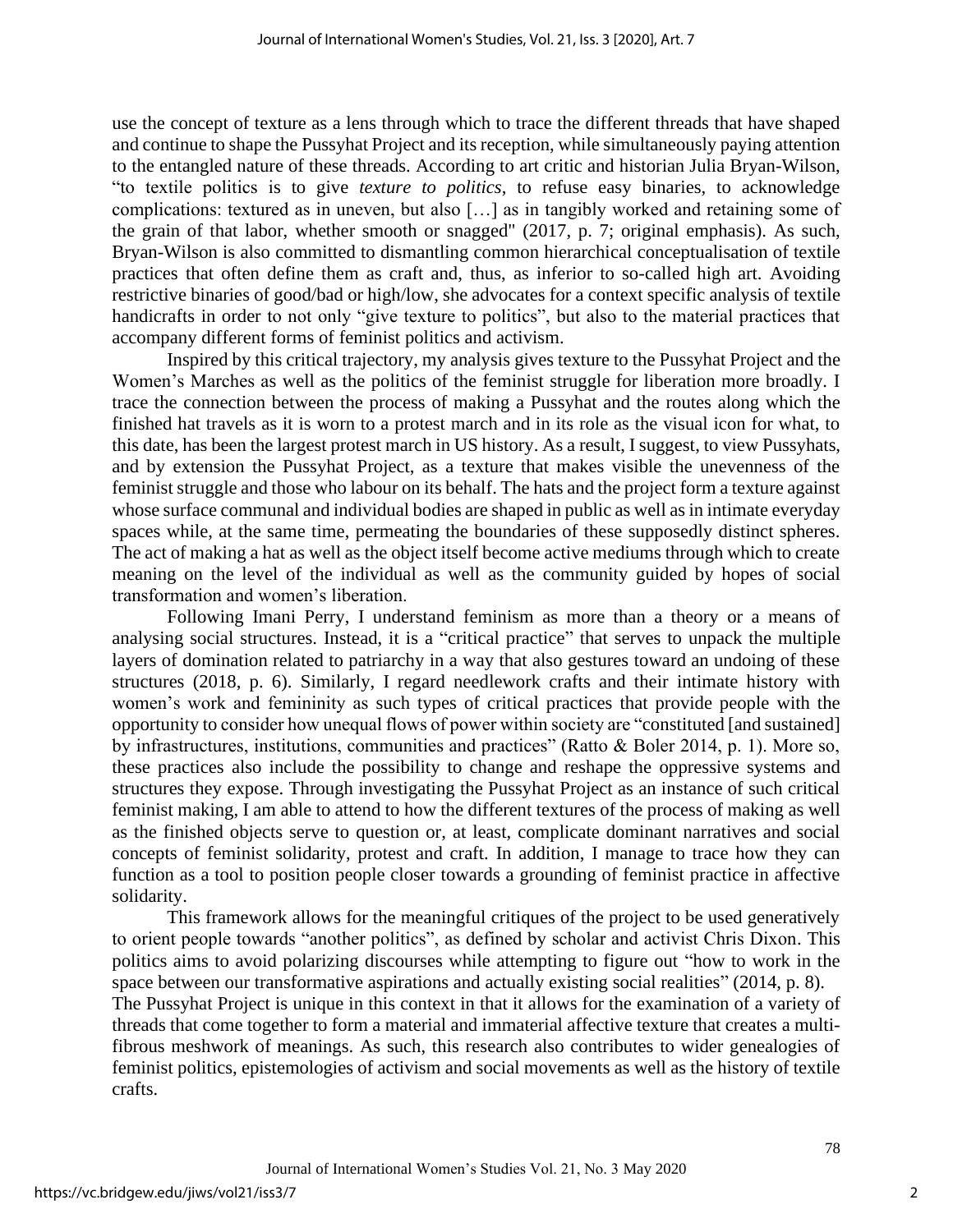## **The Pussyhat Project: Knitting Anger, Discontent and Solidarity**

The election of Donald Trump as 45th President of the United States of America came as a great shock and disappointment to a large part of the Democratic support base in the US and to liberals across the world (Singh, 2016, n.p.). Particularly feminists feared the devastating effects his administration might have on women's and human rights, specifically reproductive rights, LGBTQ+ rights as well as immigration legislation. These feelings of fear, frustration and the need to somehow respond to the election results inspired Teresa Shook in Hawaii and Bob Bland in New York to suggest on Facebook a women's protest to be held the day after Trump's inauguration. Both suggestions immediately gained a broad support base online which prompted the two women to team up and to lay the foundations for what is now known as the Women's March on Washington with hundreds of satellite walks in other US cities and across the world (Tolentino, 2017; Nicolini & Hansen, 2018). It is estimated that around four million people worldwide marched on the day (Waddell, 2017; Lopez Bunyasi & Watts Smith, 2018). At the same time, many more who were unable to physically be present at a march, for example for financial, health or scheduling reasons, remained in solidarity with the marchers.

It was out of the impossibility to personally be at a march due to a debilitating injury, that around Thanksgiving of 2016, Jayna Zweiman, together with her friend Krista Suh, launched the Pussyhat Project to "provide people who cannot physically march on the National Mall a way to represent themselves and support women's rights" (Pussyhat Project, 2016). They conceived the now iconic pink hat with the two cat-like ears as a means to demonstrate solidarity with the marchers by making such a hat and gifting it to a marcher. That way, those unable to attend could still demonstrate a material presence at a march in the form of a hat. In addition, Suh and Zweiman were inspired by the wish to empower marchers through "a unique collective visual statement […] which will help activists be better heard" (Pussyhat Project, 2016). Their vision was a "sea of pink hats" at the National Mall and at the sister marches, well aware of the power of images and the speed at which they spread thanks to new digital technologies (Suh, 2018, p. 71; Pussyhat Project, 2017). The fact that both were novice knitters but had managed to produce this basic hat in a short amount of time under the guidance of an experienced knit store owner, convinced them that others would certainly be able to do so as well (Suh, 2018, p. 72). As a result, they partnered with said local LA knitting store owner and an artist to create accessible knitting, crochet and sewing instructions for the hat and began harnessing the internet and social media to publicize their initiative (Suh, 2018, p. 124).

The project openly embraces the spirit of contemporary craftivism, that is craft plus activism, which regards the time and effort invested into making something as a sign of one's dedication to a particular cause (Greer, 2014; Corbett, 2017). Suh explains:

if it was too easy, people wouldn't feel that they were really doing something meaningful […] Challenge will add meaning and purpose, which will inevitably draw people in, and those will ask others to be involved, and so on and so forth. And in this way, movements are born. (2018, p. 125)

Indeed, the initiative soon became so popular that knit stores had trouble re-stocking the bright pink color that the pattern called for (Fielding, 2017: n.p.). The day of the women's march, Suh and Zweiman posted on the project's website that their goal had been achieved - "we created a sea of pink!" - together with an aerial shot that showed thousands of marchers wearing pink hats (Pussyhat Project, 2017, n.p.).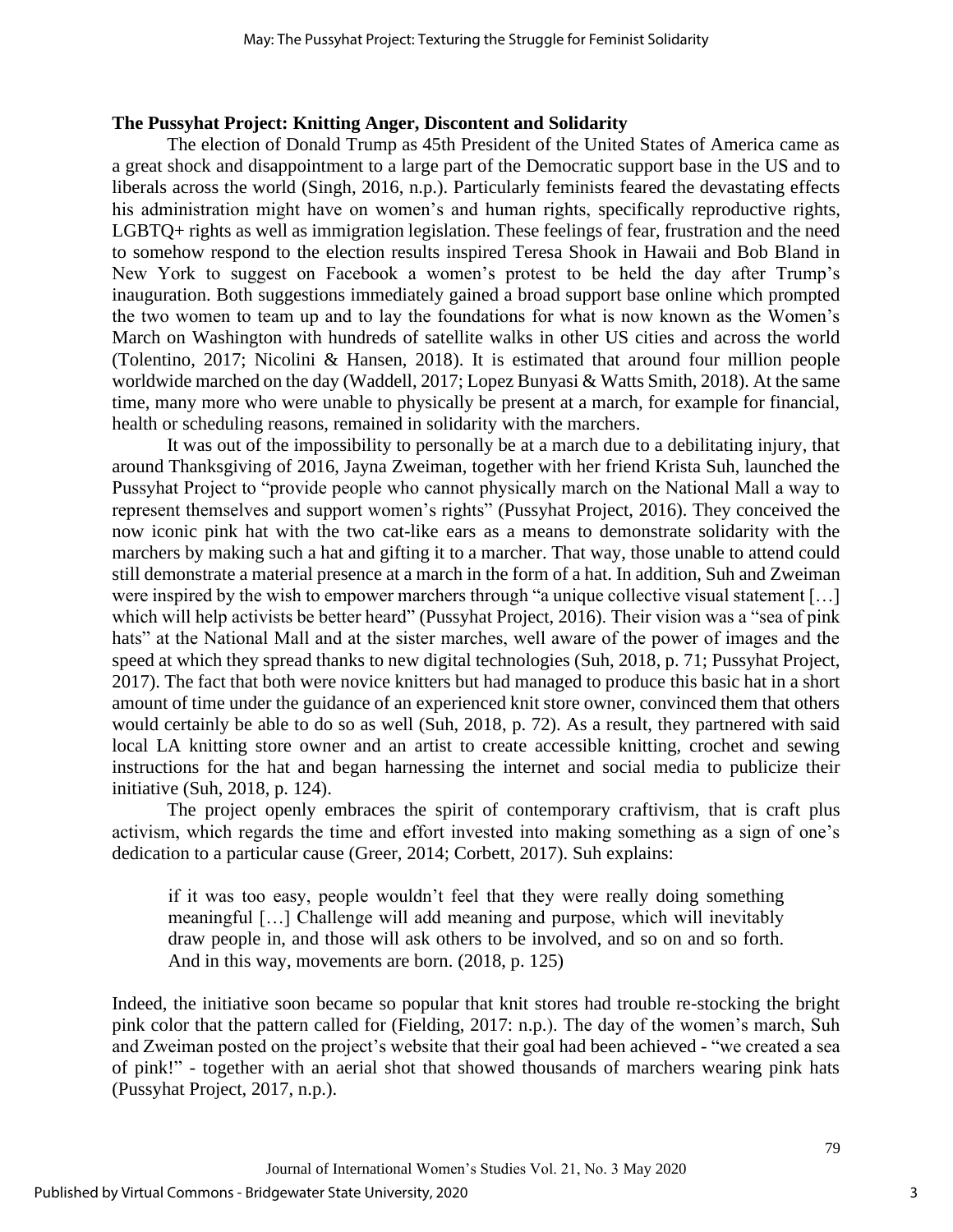The hat design itself addresses the concerns of the marchers and the reasons for the organization of the protest in various ways. The project's website states: "the name Pussyhat was chosen in part as a protest against vulgar comments Donald Trump made about the freedom he felt to grab women's genitals, to de-stigmatize the word "pussy" and transform it into one of empowerment, and to highlight the design of the hat's 'pussycat ears'" (Zweimann, 2018, n.p.). The hat is a reference to the infamous Access Hollywood recording in which Donald Trump said that as a celebrity he was at liberty to grope women without their consent (Blumell, 2019). By calling the hat a Pussyhat as a humorous gesture towards its design and the term pussycat, the project also aimed to reclaim the term 'pussy' from its derogatory usage not only in relation to female genitalia but also with regards to "the feminine", a term that is still regularly associated with weakness, inadequacy and irrationality (Compton 2017, n.p.; Zweimann, 2018, n.p.). Similarly, according to Suh, the colour pink was chosen precisely because of its connotations with femininity and how, by extension, pink becomes "a code for women" and, as such, "is considered a little bit frivolous, girly, weak, soft, [and] effeminate" (as quoted in Compton, 2017, n.p.). Wearing this hat as part of a women's protest, for Suh and Zweiman resembles an act of reclamation in which "the symbolism is all about 'pussy power'" (Compton, 2017, n.p.).

The Project soon gained in popularity and Pussyhat collection points were arranged all over the country as well as meeting points ahead of the start of the march to outfit protesters. Yet, right from the beginning, the initiative also received criticism from all sides of the political spectrum with regards to the design and name of the hat as well as the project's overall vision. The name and its association with female genitalia came under attack on social media, and in the mainstream press for being transphobic by reducing women's identity to female genitalia (Derr, 2017; Compton, 2017; Gentile, 2018; Shamus, 2018; Richardson, 2018; Boothroyd et al., 2017). The name of the hat was seen as a recourse to biological essentialism which premised women's identity on their reproductive organs thus excluding transwomen without a vagina from defining as women (Derr, 2017; Brewer & Dundes, 2018). Conservatives, on the other hand, have shown outrage at the perceived vulgarity of the hat. A yarn shop owner in Tennessee, for example, refused to sell pink yarn to customers wanting to create a Pussyhat. Elizabeth Poe, the shop owner, justified her position in a Facebook post saying that,

the vulgarity, vile and evilness of this movement is absolutely despicable. […] As [...] a Christian, I have a duty to my customers and my community to promote values of mutual respect, love, compassion, understanding, and integrity. The women's movement is counterproductive to unity of family, friends, community, and nation. (as quoted in Andrews, 2017, n.p.; Levenson, 2017, n.p.).

Later Poe reportedly told a newspaper that she was not against the women's movements in general, but against its methods of protest: "I'm not trying to throw stones at this movement. I'm just telling you we've lost our sense of social decency in this nation" (as quoted in Andrews, 2017, n.p.). As journalist Travis M. Andrews claims, Poe's language and justifications are "reminiscent of that from other store owners who adopted similar policies" albeit on different issues such as bakeries and wedding outfitters refusing to cater to same-sex ceremonies (2017, n.p.).

In addition, the popular outrage about the supposed vulgarity alongside critiques of biological essentialism taps into a long history of cultural discourse in which the vulva resembled the abject, i.e. that which is to be feared and consequently to be policed, namely women's sexuality (Gentile, 2018). At the same time, however, the vulva is crafted as a symbol of empowerment in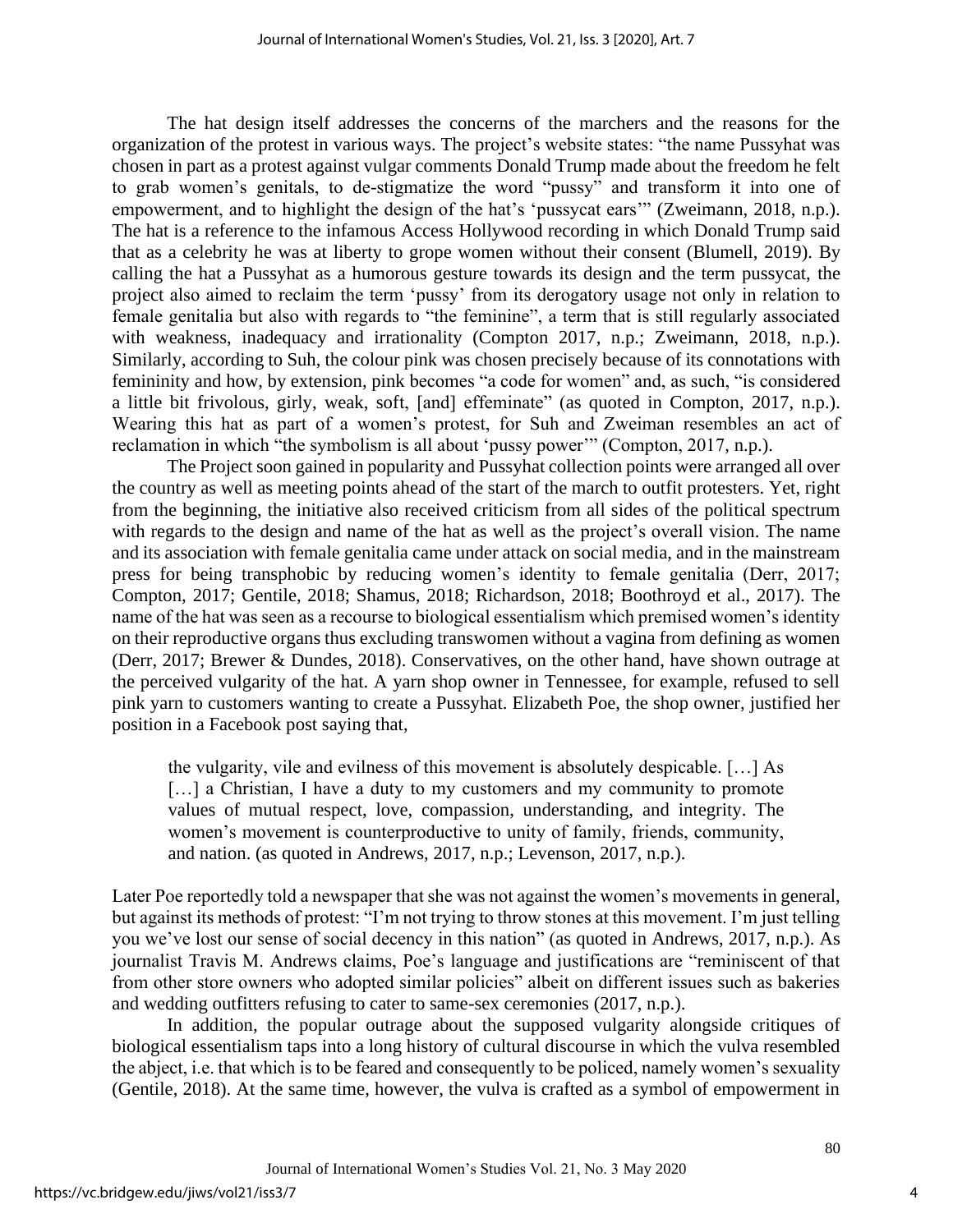discourses of "feminist reappropriation of the materiality of women's bodies" (Zouggari 2018, p. 1). Such discourses, on the other hand, have been critiqued for their similarity to those by advocates for biological essentialism (Clarke, 2016; Jenkins, 2013; Gentile, 2018). However, I suggest that the Pussyhat also cleverly juxtaposes these positions against each other by placing that which supposedly makes women irrational and by extension inferior to men - the vagina - on the head, the body part commonly associated with reason and consequently superiority.<sup>2</sup> Thus, humour, or what Majken Jul Sørensen calls humorous political stunts, that is "a performance/action carried out in public which attempts to undermine a dominant discourse" should not be ignored in analyses of the Pussyhat Project (2016, p. 202). In order to question dominant discourses through humour, activists make use of "an incongruity that causes at least part of the audience to be amused" while others interpret it as offensive (Sørensen, 2016, p. 203).

The pink colour of the hat has also come under attack for being white-centric and racist as it has been interpreted as suggestive of female genitalia as naturally pink which excludes women of colour. This critique in particular resonates with more general critiques of the Women's March and its agenda as primarily white and mainstream feminist lacking inclusivity and intersectionality (Lopez Bunyasi & Watts Smith, 2018; Moss & Maddrell, 2017; Brewer & Dundes, 2018; Boothroyd et al., 2017). These apprehensions voiced by organizers from Black Lives Matter among others, reflect "concerns that white feminists lack motivation to prioritize issues that disproportionately affect Black communities" (Brewer & Dundes, 2018, p. 50; Richardson, 2017). Indeed, Sierra Brewer and Lauren Dundes' research shows that a number of women of colour believe that for many white women the march simply provided an outlet through which to voice their disapproval of the election as opposed to "a way to address social injustice disproportionately affecting lower social classes and people of color" (2018, p. 49; Banet-Weiser, 2018). Further, drawing on Lauren Berlant's work, one could argue that the election of Trump and the Women's March as a response to it are an example of how "the genre of crisis can distort something structural and ongoing into something that seems shocking and exceptional" when, in fact, it is part of everyday life for many (2011, p. 7). Misogyny and racism are certainly not new problems for the US nor indeed for any of the places where satellite marches took place, yet, the election of Trump and the public social acceptability of hate speech that arguably accompanied it was perceived as a huge shock and surprise by many white liberals in the West (Brewer & Dundes,  $2018$ ).<sup>3</sup>

For many people of colour, on the other hand, this was no surprise, nor indeed a sign of crisis, but officially confirmed the structural racism and white privilege that they experience to various degrees throughout their life as part of the material and affective texture of a structurally racist society (Fanon (2008 [1952]). The peaceful atmosphere of the women's marches with no arrests nor any direct clashes with police that have been recorded can indeed be viewed as a further manifestation of white privilege because for many white women the march appeared to be a 'fun' experience of protest and direct action (Brewer & Dundes, 2018; Walker Bynum, 2017). Their whiteness, and in many cases heteronormativity, enabled them to "march freely" whereas Black Lives Matter protests which are primarily attended by people of colour invariably "encounter police in riot gear" (Ramanathan 2017, n.p.; Lopez Bunyasi & Watts Smith, 2018). As such, the marches also echo ongoing debates about participatory citizenship, accessibility to the public sphere and, consequently, about who is heard (Ratto & Boler 2014, p. 14; Bryan-Wilson, 2017, p. 270). In addition, critics like *Washington Post* writer Petula Dvorak (2017) argue that the Pussyhat

<sup>&</sup>lt;sup>2</sup> I would like to thank Vinita Joseph for pointing out this connection.

<sup>&</sup>lt;sup>3</sup> The same phenomenon can be observed in reactions to the Brexit vote in the UK and the rise of right-wing populism across Europe (Seidler, 2018).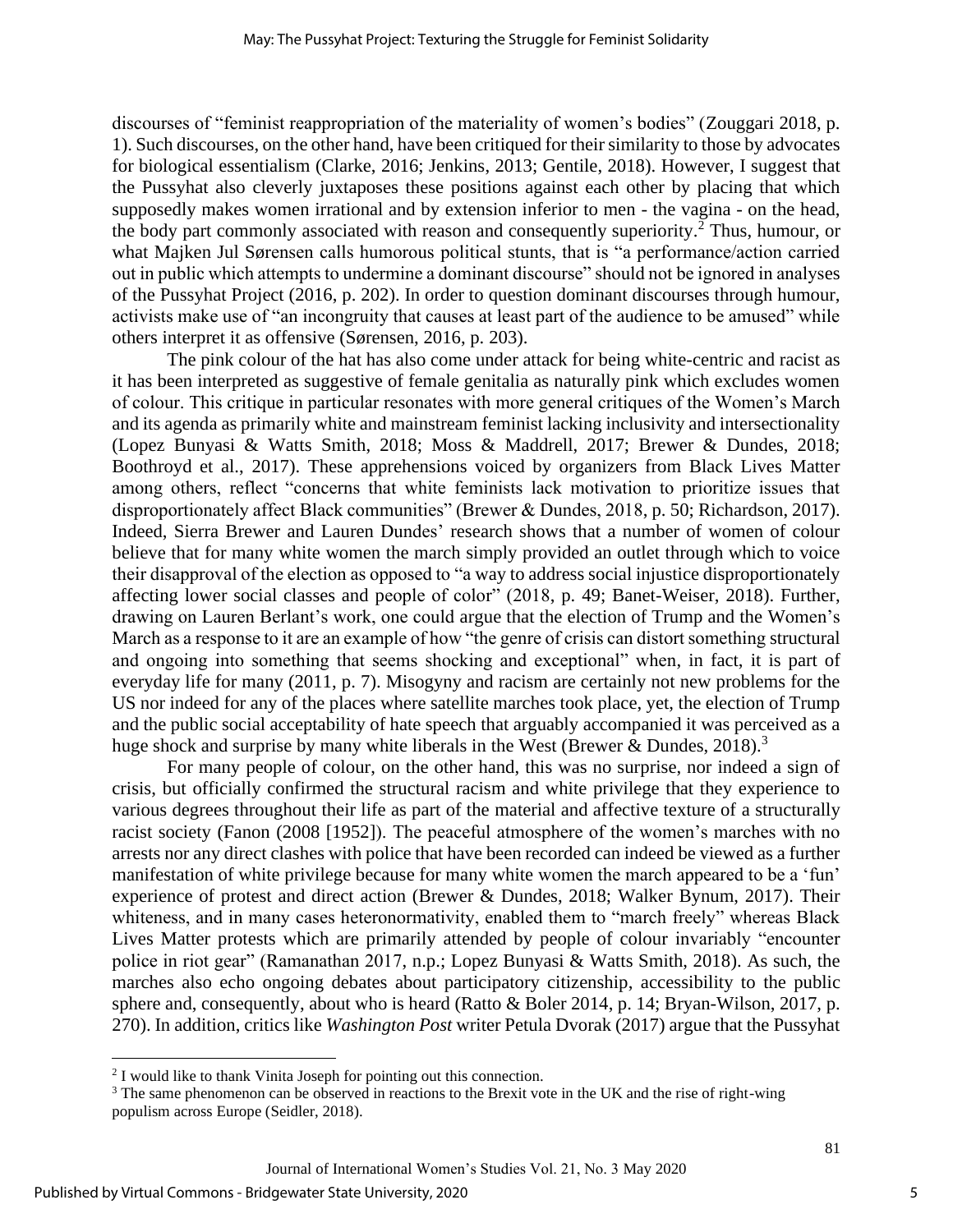Project and the generally peaceful and fun atmosphere of the marches served to diminish the radical political potential of the protest. As such, its playfulness and connotations of cuteness, craft and homemade comfort supposedly "undercut the message that the march is trying to send" (Dvorak, 2017, n.p.). Though Dvorak is not clear about what this message is, she appears convinced that having anything playful or fun would be detrimental to any protest's effectiveness; a position that resonates with critiques of the use of humour in relation to political protest and social movements (Sørensen, 2016).

However, I contend that the Pussyhat Project and the Women's March faced particular scrutiny on all levels primarily because they were women-led and made use of a stereotypically feminine practice, namely knitting. As such, critiques of the protest and the Pussyhat Project as too playful and, consequently, as too feminine replicate a long cultural history in which femininity, women's work and craft have been dismissed as irrelevant within a society in which patriarchy is the overarching structure (Parker, 1984; Bryan-Wilson, 2017; Perry, 2018). In addition, it echoes positivist approaches to measuring the effectiveness of a protest or social movement in terms of, for example, countable policy changes (Dean, 2016, p. 25; Kauffman, 2017, p. 13). Indeed, media analysis shows that for decades, feminist activism and protest were negatively framed by mainstream media and their actions were delegitimized (Nicolini & Hansen, 2018, p. 2; Banet-Weiser, 2018). Part of this strategy includes the instant dismissal of a feminist movement's potential effectiveness by claiming that in order for a movement to be successful it needs to be united around a single issue connected to concrete demands (Dvorak, 2017).

From the very beginning, however, the Women's March was not a single-issue protest, but marked by a multiplicity of reasons and concerns that made protesters take to the streets ranging from reproductive rights, healthcare and police brutality to outrage about Trump's sexist comments and disappointment about Hilary Clinton's election loss (Lopez Bunyasi & Watts Smith, 2018; Brewer & Dundes, 2018; Moss & Maddrell, 2017; Banet-Weiser, 2018). This phenomenon, I suggest, is reflective of a history of struggles around unity and feminist solidarity from first wave feminism to the contemporary moment. The feminist movement has always been marked by the co-existence of different feminisms with different and, at times, conflicting agendas, in the same way that its members have been brought to it for a variety of reasons (hooks, 2000). The organizers of the Pussyhat Project appear to have been aware of the different motivations of the marchers and have embraced this phenomenon as a means to start conversation across different issues and to develop intersections between them. Knitters were given the opportunity to print a simple paper template on which they could write a note about what inspired them to support the protest and mention issues that are deeply important to them. This form could then be attached to the finished hat which would be gifted to a protester who by extension would then be able to read about these issues.

In response to the critiques directed at the initiative and many of which were revived when the first anniversary of the Women's March approached with some organizers going so far as asking attendees to refrain from wearing a Pussyhat, the project published a statement on its website in January 2018. In this post, "inclusivity, compassion, creativity, personal connections, and open dialogue, all to further women's rights and human rights" are identified as the founding principles of the project (Zweimann, 2018, n.p.). The statement then goes on to address the separate points of concern, reiterating the reasons for the project and the design, but also stressing the importance of these critiques. Subsequently, the critiques are embraced as an invaluable "opening for discussion" and in her role as co-founder of the Pussyhat Project, Zweiman states: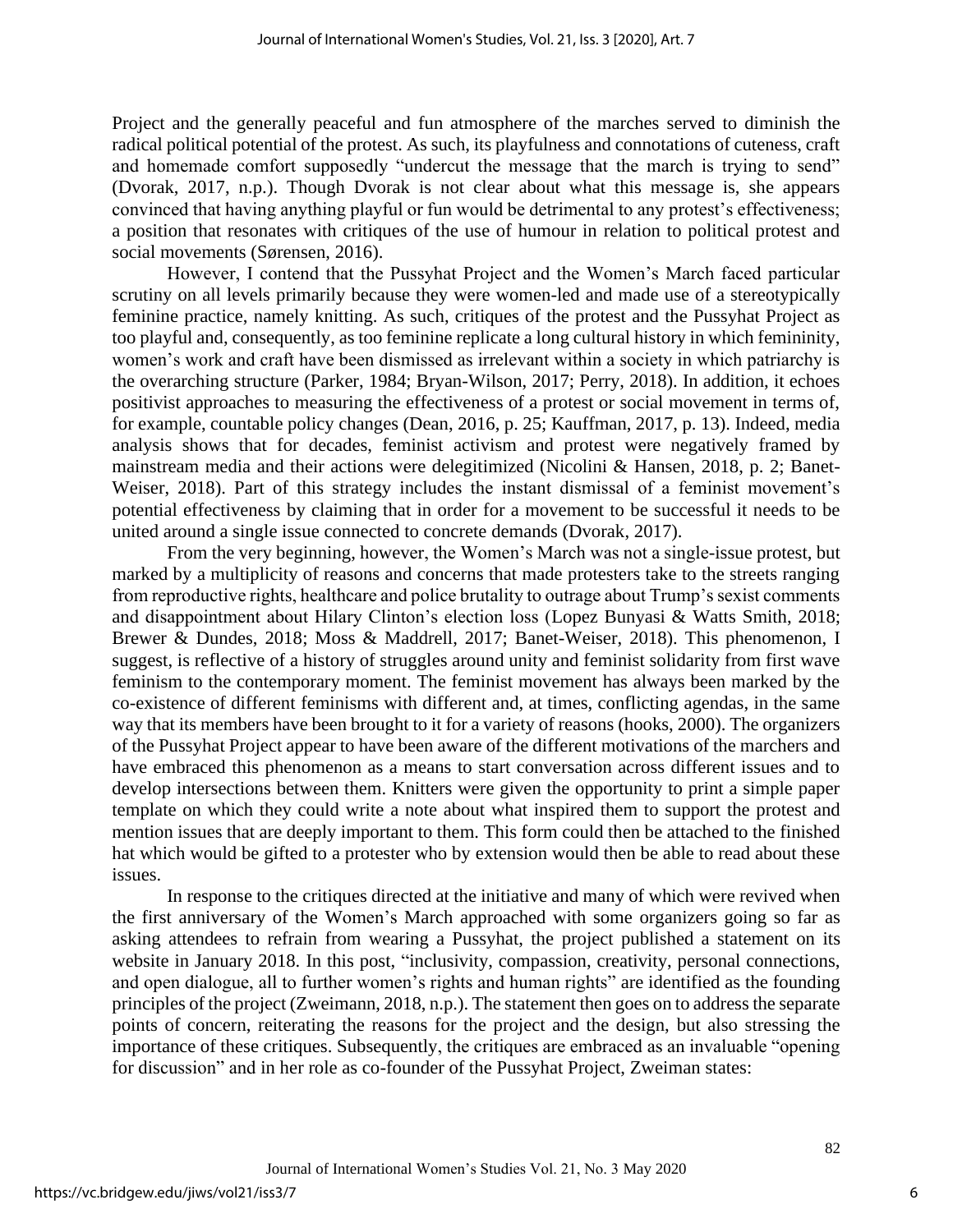some have interpreted pink hats with cat ears as white women's vulvas. Not all women have pussies. Not all pussies are pink. Our intent was and always will be to support all women. We hear some of you saying that this symbol has made some women feel excluded. We hear you. We see you. (Zweimann, 2018, np)

As the critiques of the Pussyhat Project and the Women March show, such an open discussion is certainly needed, because feminist solidarity between women cannot be taken for granted based on women's shared gender identity. Instead, as Akwugo Emejulu argues, feminist solidarity must be actively developed and practised "through individual and collective action". In addition, it "requires tough conversations about how white women simultaneously benefit from white supremacy whilst experiencing gender and class discrimination' (2018, p. 272). Feminist solidarity is premised on the recognition of the textured nature of feminist solidarity as a critical concept and a critical activity. Such practices demand reflection as well as an active commitment to unpicking the fundamental weave of North American and Western European societies with the intention to assemble it anew while being conscious of personal positionality and privilege.

So rather than dismissing the Pussyhat Project as "bad activism" or as an instance of what Banet-Weiser calls popular feminism concerned with visibility rather than substantive social change (2018), I argue that it can act as a texture, or "a zone of entanglement [to which] there are no insides or outsides, only openings and ways through" (Ingold, 2016, p. 106). This texture functions as a catalyst to having these "tough conversations" on personal and communal levels, face to face with friends, colleagues and strangers; on social media, in the mainstream press and in academia. To avoid a falling back on reductive binary discourses, dissensus and discomfort must be embraced as part of these conversations (Diangelo, 2018). Indeed, due to its entangled nature, texture actually invites an engagement that avoids polarizing positions by attending to the web of relations of its entangled properties (Stewart 2007; Sedgwick 2003).

## **Texturing the Feminist Struggle for Solidarity**

Contemporary knitting activists (and knitters in general) often find themselves in the position to define their activism against a long genealogy, or texture, of feminist protest as well as the wider history of textile crafts and femininity (Clarke, 2016; Newmeyer, 2008; Fields, 2014). Indeed, there appears to be a need to repeatedly texture, that is, to make uneven, the representations of these genealogies and histories (Pentney, 2008; Bryan-Wilson, 2017). As Emanuelle Dirix suggests, it is important to note amidst all the talk about histories of knitting and its so-called contemporary revival, that knitting, "in fact, never went away" (2014, p. 92). According to Joanne Turney, "knitting is something that everyone is familiar with: it is everywhere" (2009, p. 1). As a result, in its ubiquity, it allows for people to have different connotations about the practice, the makers, as well as the finished objects from manufactured knitwear on display in department stores to knitted gifts for newborns and so-called yarnbomb installations in urban spaces. What is in flux with regards to knitting are the representations of knitting and their currency in popular media outlets as well as with regards to the audiences at which these representations are directed. For Turney, the "familiarity" and ordinariness of knitting have all too often resulted in an inattention to the practice and its objects in scholarly as well as popular discourses (2009, p. 1). For example, in case of the 1980s Women's Peace Camp at Greenham Common in the UK, the visibility of women knitting in the camp and the fibre installations on the airbase fence were arguably part of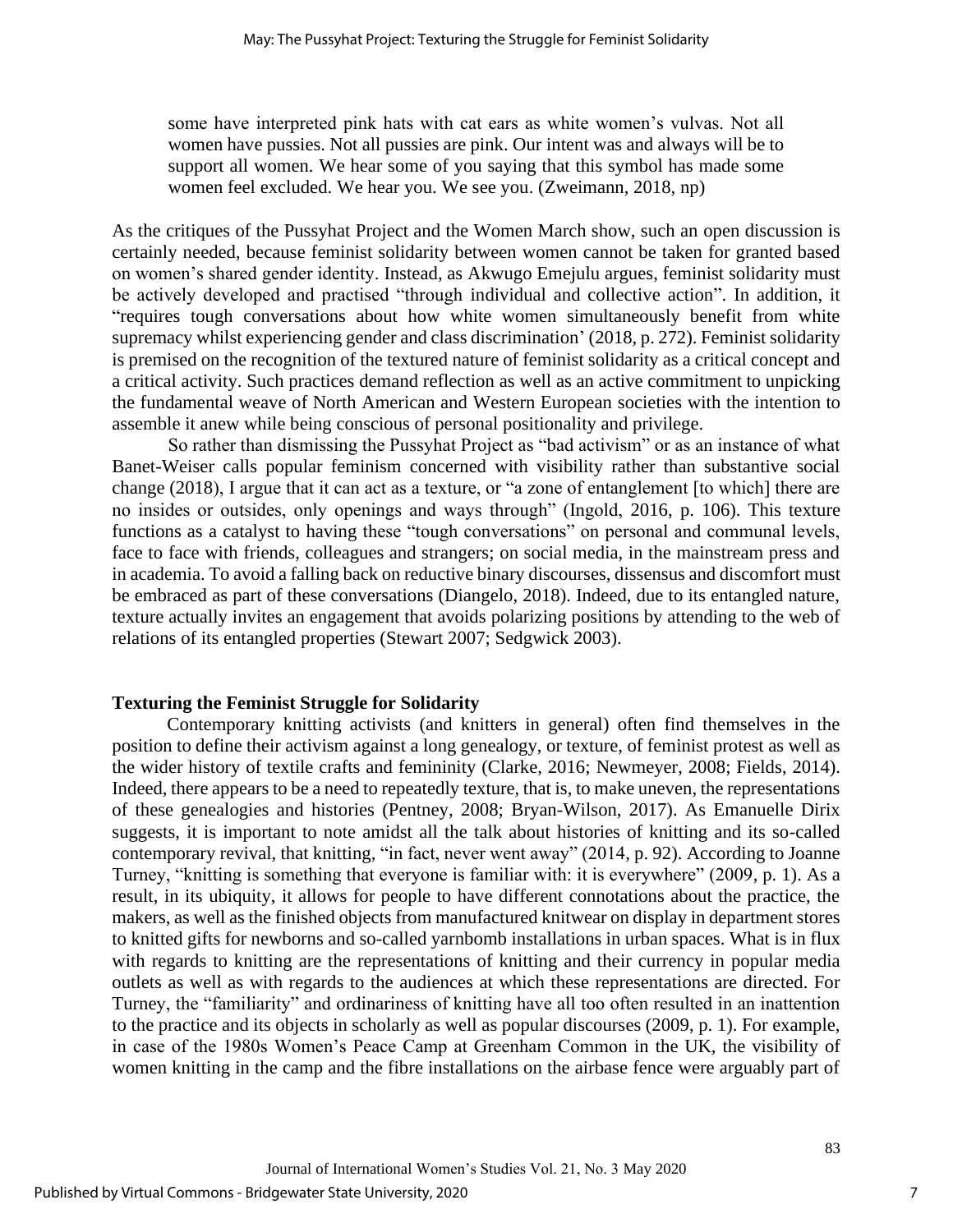the reason why officials and the public at first dismissed the protest as unimportant and ineffective (Titcombe, 2013; Harford, 1984).

However, this complex or textured nature of textile practice may also be what lends it efficacy as a potential tool of subversion (Robertson, 2011). To avoid binary and reductive definitions of the practice that regard it either as a traditional manifestation of femininity or as expressions of feminist empowerment that echo postfeminist choice rhetoric, Beth Ann Pentney suggests to regard knitting and needlework practices as "part of a continuum model" (2008, np). This model allows for a more nuanced reading that avoids hierarchical categorizations while acknowledging that in the same manner that neither women nor feminists are part of a homogenous group, neither are knitters (Turney, 2009, p. 3). Bryan-Wilson similarly conceptualises textile practices as a generative means to explore everyday life beyond binary categorizations of inside or outside, or, for example, of home versus public. Textile practices are imbued with cultural significance because they are part of human experience from the moment a baby is wrapped in a hospital blanket to the cloth that lines the inside of a casket (2017, p. 34). Yet, the meaning of the practices is not fixed and context specific. As such, what resembles a form of feminist protest to some women is certainly not a universal recipe for global feminist activism. Knitting as a political practice is always grounded in the specific textured structures of oppression in which it invariably takes place. As one participant in a study about an activist campus knitting club at a large US university states: "Crafting is a luxury that many women cannot afford" (Springgay, Hatza  $\&$ O'Donald, 2011, p. 60); it requires the luxury of time to commit to a project and learn the skill as well as the financial means to purchase yarn. Furthermore, the positionality of the maker and the raced and classed histories along which she travels play a role in the way that her knitting practice is considered a politics (Black, 2017). Therefore, Shannon Black asks for an acknowledgement of the full complexity of the Pussyhat Project as a textile craft-based initiative that,

encourages activism that is at once accessible and multi-scalar, functioning at the personal (i.e. making and/or wearing hats), community (i.e. the exchanging of hats [and, I would add, the making of hats together in groups]), national (i.e. wearing and making hats at the Women's March), and international (i.e. the making and wearing of Pussyhats at various marches throughout the world) levels, cultivating relationships and promoting participation in the spirit of political activism and change. (2017, p. 702)

Certainly, the impact of the networks created as a result of the project remains unknown and is difficult to be determined. Yet, it is useful to follow their trajectories and to consider instances of breakdown as well as of sustainability in the context of the complexity of a shared feminist politics of solidarity. As Black argues, "who participates in these (craft) actions reveals deeper and more complicated race and class-based hierarchies at play, hierarchies that can influence how the struggle for the rights of some individuals are privileged over the struggle for the rights of others" (2017, p. 704). To knit and wear a Pussyhat, to participate in a Women's March, and/or to be supportive of the initiative are tangible as well as intangible ways of joining the feminist struggle for liberation. They resemble different means of engaging "from within in the very process of the world's continual coming into being and […] contribute to its weave and texture" (Ingold, 2016, p. 83). As such, they can also serve to refocus the conversation about feminist solidarity away from fixed sets of discourses that privilege the narratives of white, cis-gendered women in the Global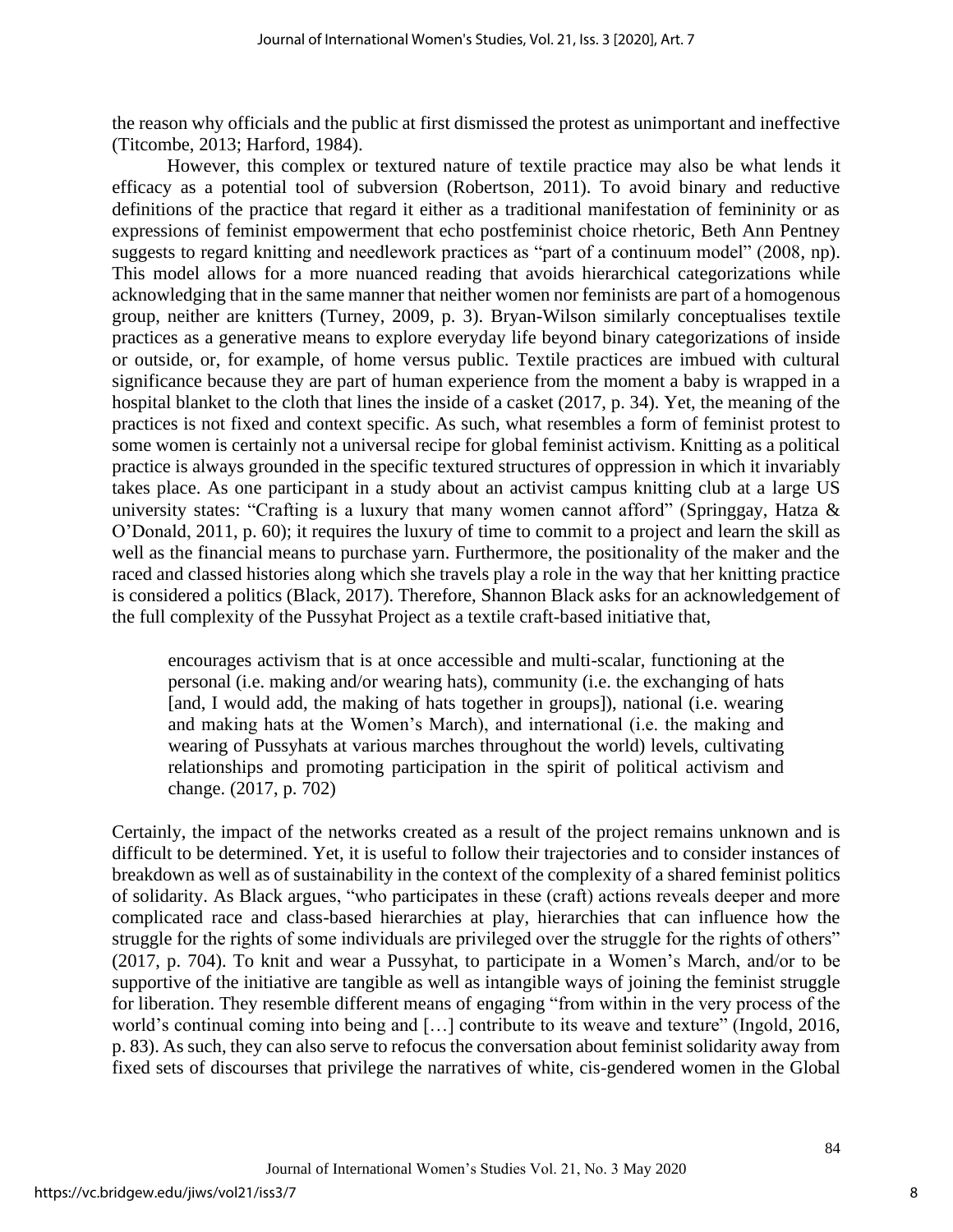North towards intersectional frameworks that allow for difference in experience and embrace dissonance.

In the case of the Pussyhat Project, this texture includes the experiences of the individual makers as well as the marchers. It embraces the different trajectories of personal discontent and forms of resistance that come together in a march. Further, it includes the many routes along which images of the marchers and hats travel as they are shared on social media and privately with family and friends. But it also includes the aftermath of the march as people return home and stuff their Pussyhats in the drawer before resuming their daily habits. However, people might also be forming new routines in response to their involvement in the Women's March and the Pussyhat Project, for example by joining an activist group or volunteering in a women's shelter. Or they might find themselves surprised by their public challenge of a colleague's misogynist comment, their new commitment to fight oppression or their unfamiliar empathy for the single mother across the street. According to Tal Fitzpatrick and Katve-Kaisa Kontturi, craftivist initiatives like the Pussyhat Project can serve to create "a greater extent of communality" because they can bring together individuals that would not necessarily be sharing a space together. In addition, they can make people more aware of their own positionality in relation to other bodies, and, more importantly, open themselves up towards these bodies "and to feel how their relation to other bodies is both constitutive and indispensable" (2015, n.p.). As a result, the focus is moved from one that aims to eradicate differences to one that explores how it becomes possible to exist in this state of dissonance and to organise for a more just future. The Pussyhat Project defines itself not as a context specific initiative that exists only in relation to the Women's March, but as "an ongoing movement that uses design to create social change" (Zweimann, 2018, n.p.). Like the Women's March the project is invested in fostering grassroots community activism through facilitating activist networks and encouraging more women to become community leaders and to run for political office (Pussyhat Project, n.d.). Indeed, with more women and people of colour elected into office in the 2018 US elections as ever before one could in fact speculate about the positive effect of the movement (Bialik, 2019) without attributing sole causality for these election results to either initiative.

### **Conclusion**

The Pussyhat in the V&A's collection was knitted by Pussyhat Project co-founder Jayna Zeimann, and was worn at the original Women's March in Washington, D.C. Yet, the fluffy pink hat has long since gained iconic status beyond the specific context of the first Women's March on Washington and the Pussyhat Project. This article has attempted to move beyond the Pussyhat's iconic status that, according to the V&A marks it as "a global symbol of female solidarity and the power of collective action" (Victoria and Albert Museum, n.d.). Instead, I have considered the Pussyhat Project as a texture in the struggle for feminist solidarity in the women's liberation movement of the Global North, particularly in the context of North America and Europe. This texture is material, social, as well as affective. It includes the physical Pussyhats and the directions of travel they take as they are made, worn, preserved in a museum, stuffed in drawers or treasured as a personal keepsake from the Women's March. It is also made up of the affective ties that formed between feminists across the world in response to the project as well as the ties that ruptured because of it. I use the term texture not only to draw attention to above outlined entanglements, but to highlight, how attention to the social, material and affective allows for a *texturing of* the feminist struggle for solidarity. A focus on texture can bring to the fore the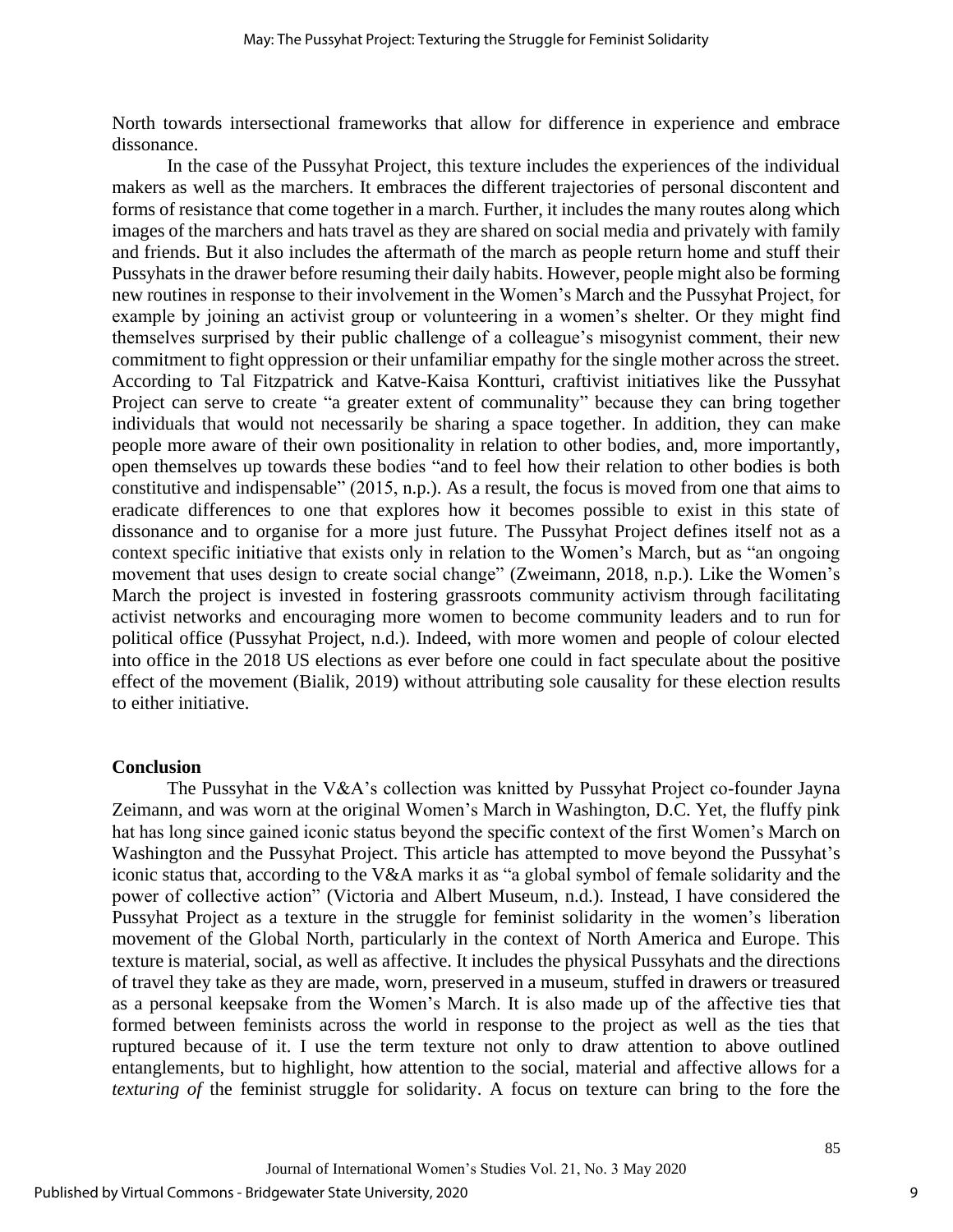entangled nature of different discourses and various forms of the struggle for women's liberation, which, while painfully ordinary for many feminists of colour and transwomen, have been systematically absent in mainstream feminist circles. As such, it becomes possibly to move beyond the polarizing discourses that sparked in response to the Pussyhat Project and the Women's March, while, at the same time, recognizing the value of the critiques both initiatives have evoked.

As such, the Pussyhat Project has "political efficacy" because of its "ability to engage with diverse groups of people and provide them with a sustainable way of interacting, communicating, and taking action with one another" without the need for absolute unity and the smoothing over of dissonance (Fitzpatrick & Kontturi 2015, np). It is in this mode of bringing people together to explore and create the texture of a joint struggle for liberation that I locate the project's potential for fostering feminist solidarity. In particular, it serves to develop a feminist solidarity based on "feeling the desire for transformation out of the experience of discomfort" as opposed to visions of solidarity grounded "in a shared identity or on a presumption about how the other feels" (Hemmings, 2012, p. 158). Participants of the Women's March as well as the Pussyhat Project have acted - marched, knitted, or both - from individual and collective experiences of discomfort, for example, about the incoming Trump administration, police brutality, or reproductive rights. Yet, these experiences do not need to be shared by everyone as a prerequisite for collective action. This coming together based on difference and in acknowledgement of dissonance is also not a necessarily smooth process, as - to stick with the knitting imagery - stitches can be dropped, knots can form, and knitting can be unravelled. As such, however, the making, sharing and wearing of the hats provides a texture that mirrors "the present in all its ambivalence and complexity" (Pedwell, 2016, p. 3). Simultaneously, this texture also bears the potential for new entanglements that take into account the textured history of feminist politics and women's textile crafts in ways that explicitly refrain from binary judgements about good or bad activism as well as good or bad feminism.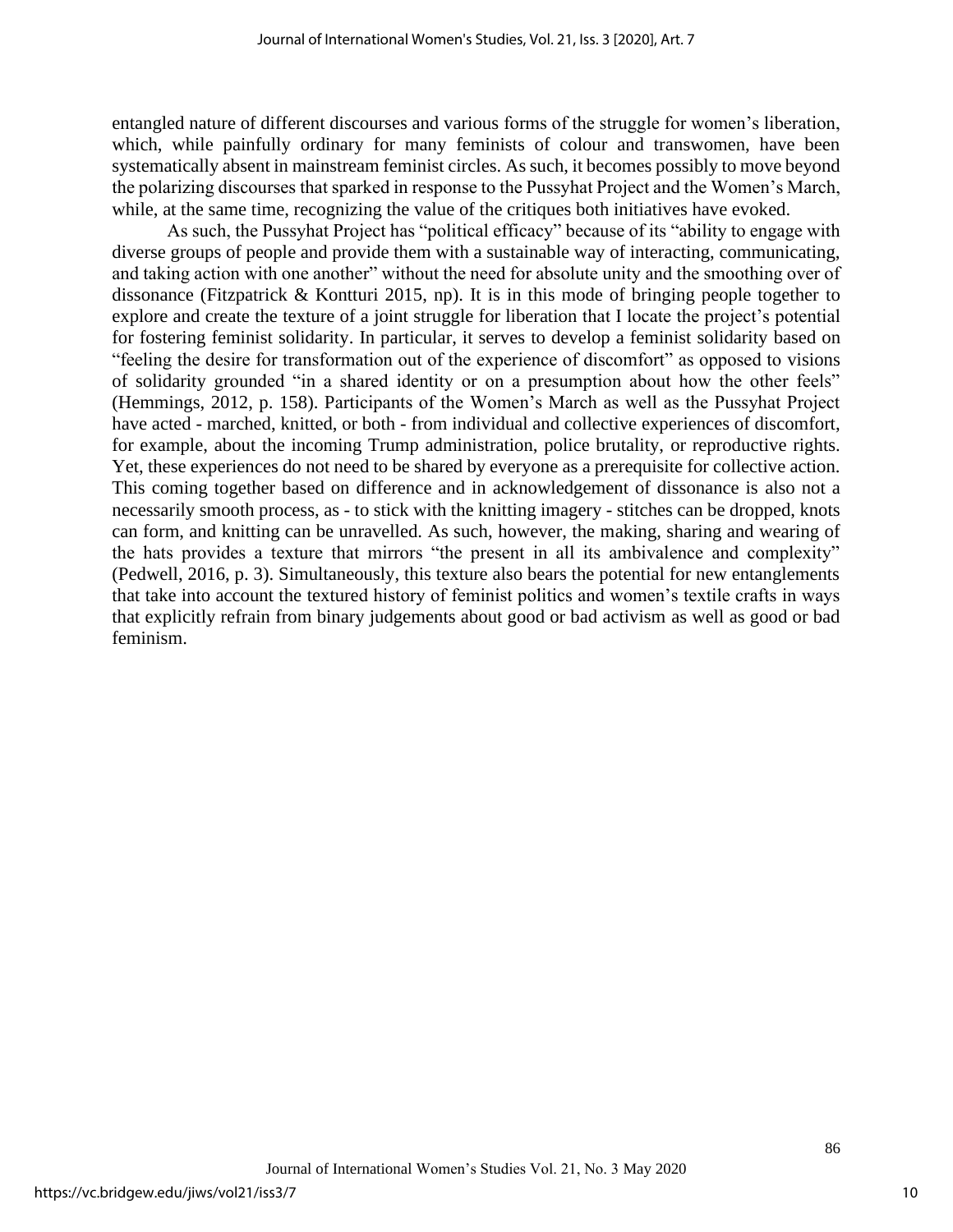## **References**

- Andrews, T. M. (2017, January 26). 'Shop for yarn elsewhere': Tenn. shop owner to 'vile' women's march supporters. *The Washington Post*. https://www.washingtonpost.com/news/morning-mix/wp/2017/01/26/shop-for-yarnelsewhere-tenn-shop-owner-to-vile-womens-marchsupporters/?utm\_term=.a92d55c8fe66
- Banet-Weiser, S. (2018). *Empowered: Popular feminism and popular misogyny*. Duke University Press.
- Berlant, L. (2011). *Cruel optimism*. Duke University Press.
- Bialik, K. (2019, February 8). For the fifth time in a row, the new Congress is the most racially and ethnically diverse ever. *Pew Research Center Fact Tank*. https://www.pewresearch.org/facttank/2019/02/08/for-the-fifth-time-in-a-row-the-newcongress-is-the-most-racially-and-ethnically-diverse-ever/
- Black, S. (2017). Knit and resist: Placing the Pussyhat Project in the context of craft activism. *Gender, Place and Culture*, 24(5), 696–71.
- Blumell, L. E. (2019). She persisted … and so did he: Gendered source use during the Trump Access Hollywood scandal. *Journalism Studies*, 20(2), 267-286.
- Boothroyd, S. et al. (2017). (Re)producing feminine bodies: Emergent spaces through contestation in the Women's March on Washington. *Gender, Place and Culture*, 24(5), 711–721.
- Bryan-Wilson, J. (2017). *Fray: Art and textile politics*. University of Chicago Press.
- Brewer, S. & Dundes, L. (2018). Concerned, meet terrified: Intersectional feminism and the Women's March. *Women's Studies International Forum*, 69, 49–55.
- Clarke, K. (2016). Wilful knitting? Contemporary Australian craftivism and feminist histories. *Continuum*, 43(12), 1–9.
- Compton, J. (2017, February 7). Pink "Pussyhat" creator addresses criticism over name. *NBC News*. https://www.nbcnews.com/feature/nbc-out/pink-pussyhat-creator-addressescriticism-over-name-n717886.
- Corbett, S. (2017). *How to be a craftivist: The art of gentle protest*. Unbound.
- Dean, J. (2016). *Crowds and party*. Verso.
- Derr, H. (2017, January 17). Pink flag: What message do 'Pussyhats' really send? *Bitch Media.* https://www.bitchmedia.org/article/pink-flag-what-message-do-pussy-hats-really-send
- Diangelo, R. (2018). *White fragility: Why it's so hard for white people to talk about racism*. Beacon.
- Dirix, E. (2014). Stitched Up Representations of contemporary vintage style mania and the dark side of the popular knitting revival. *Textile: The Journal of Cloth & Culture*, 12(1), 86– 99.
- Dixon, C. (2014). *Another politics: Talking across today's transformative movements*. University of California Press.
- Dvorak, P. (2017, January 12). The Women's March needs passion and purpose, not pink pussycat hats. The *Washington Post*. https://www.washingtonpost.com/local/thewomens-march-needs-passion-and-purpose-not-pink-pussycathats/2017/01/11/6d7e75be-d842-11e6-9a36- 1d296534b31e\_story.html?utm\_term=.1c1910a2680b
- Emejulu, A. (2018). On the problems and possibilities of feminist solidarity: The Women's March one year on. *IPPR Progressive Review*, 24(4), 267–273.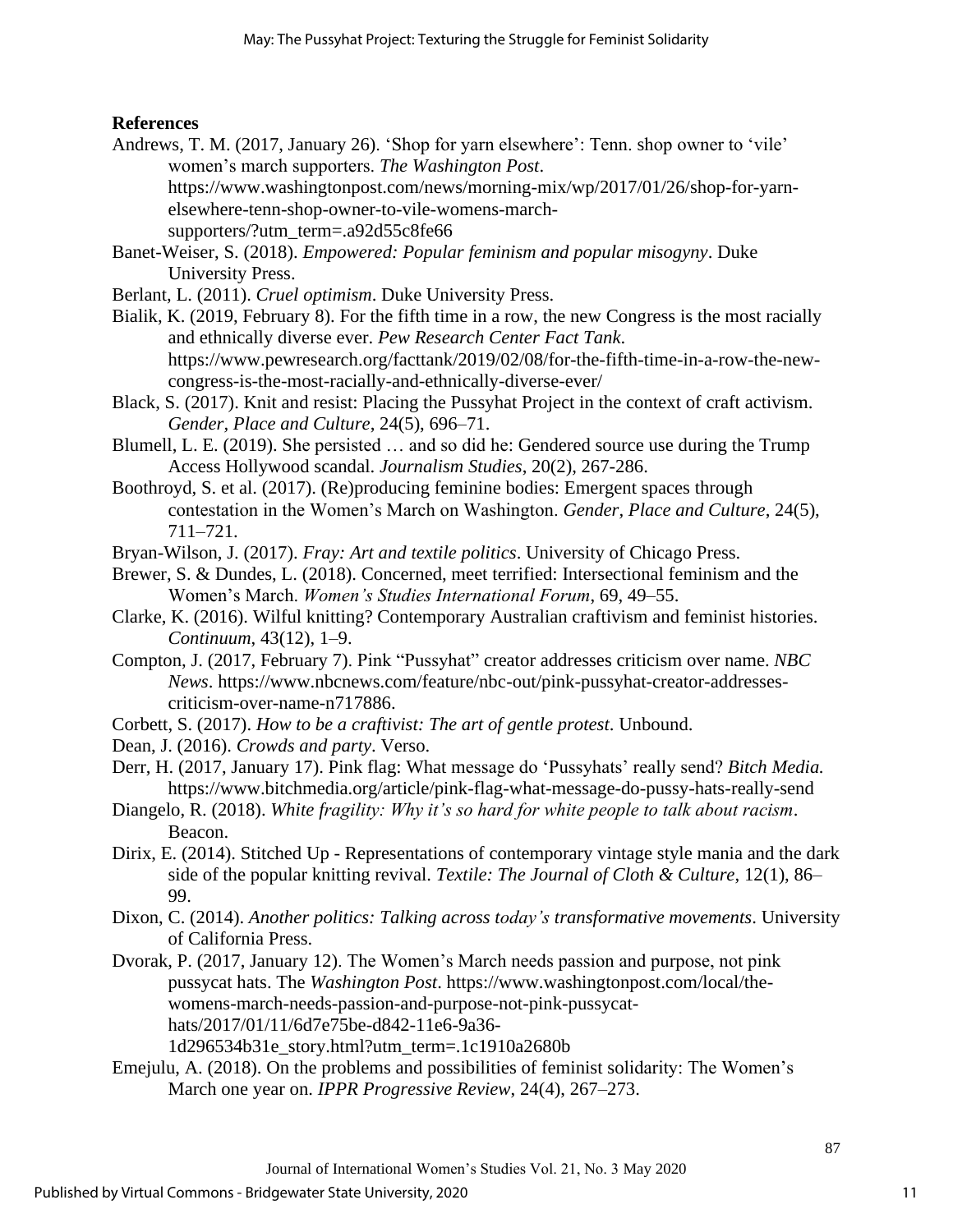Fanon, F. (2008 [1952]). *Black skin, white masks*. Pluto Press.

- Fields, C.D. (2014). Not your grandma's knitting: The role of identity processes in the transformation of cultural practices. *Social Psychology Quarterly*, 77(2), 150–165.
- Fitzpatrick, T. & Kontturi, K.-K. (2015). Crafting change: Practicing activism in contemporary Australia. *Harlot*, 14, np. http://harlotofthearts.org/index.php/harlot/article/view/290/185
- Gentile, J. (2018). The P\*ssy missile has launched: Free speech effects of the Women's March as prelude to #MeToo, and with a coda. *Studies in Gender & Sexuality*, 19(4), 256–261.
- Greer, B. (2014). Knitting craftivism: From my sofa to yours. In: Greer (Ed.), *Craftivism: The art of craft and activism*. Arsenal Pulp Press.
- Harford, B. (1984). *Greenham common: Women at the wire*. The Women's Press.
- Hemmings, C. (2012). Affective solidarity: Feminist reflexivity and political transformation. *Feminist Theory*, 13(2), 147-161.
- Hooks, B. (2000). *Feminism is for everybody: Passionate politics*. Pluto.
- Ingold, T. (2016 [2007]). *Lines: A brief history*. Routledge.
- Jenkins, C. (2013, December 17). I'm the "vaginal knitting" performance artist and I want to defend my work. The *Guardian*.

https://www.theguardian.com/commentisfree/2013/dec/17/vaginal-knitting-artist-defence Kauffman, L.A. (2017). *Direct action: Protest and the reinvention of American radicalism*. Verso

- Levenson, E. (2017, January 26). Tennessee yarn shop bans 'vile' Women's March knitters. *CNN.* https://edition.cnn.com/2017/01/26/us/yarn-shop-womens-march-trnd/index.html
- Lopez Bunyasi, T. & Watts Smith, C. (2018). Get in formation: Black women's participation in the Women's March on Washington as an act of pragmatic utopianism. *Black Scholar*, 48(3), 4–26.
- Moss, P. & Maddrell, A. (2017). Emergent and divergent spaces in the Women's March: the challenges of intersectionality and inclusion. *Gender, Place & Culture: A Journal of Feminist Geography*, 24(5), 613–620.
- Newmeyer, T.S. (2008). Knit one, stitch two, protest three! Examining the historical and contemporary politics of crafting. *Leisure/Loisir*, 32(2), 437–460.
- Nicolini, K.M. & Hansen, S.S. (2018). Framing the Women's March on Washington: Media coverage and organizational messaging alignment. *Public Relations Review*, 44(1), 1–10.
- Pedwell, C. (2016). Transforming habit: revolution, routine and social change. *Cultural Studies*. http://dx.doi.org/10.1080/09502386.2016.1206134

Pentney, B.A. (2008). Feminism, activism, and knitting: Are the fibre arts a viable mode for feminist political action? *Thirdspace: A Journal of Feminist Theory and Culture*, 8(1), np. http://journals.sfu.ca/thirdspace/index.php/journal/article/view/pentney/210

- Parker, R. (1984) *The subversive stitch: Embroidery and the making of the feminine*. The Women's Press.
- Perry, I. (2018). *Vexy thing: On gender and liberation*. Duke University Press.
- Pussyhat Project. (2016, November 22). Our mission [Blog Post]. Retrieved from https://www.pussyhatproject.com/blog/2016/11/22/our-mission
- Pussyhat Project. (2017, January 21). The sea of pink [Blog Post]. Retrieved from https://www.pussyhatproject.com/blog/2017/2/17/the-sea-of-pink
- Pussyhat Project. (n.d.) *The Pussyhat Story*. Retrieved January 21, 2019, from https://www.pussyhatproject.com/our-story/

12